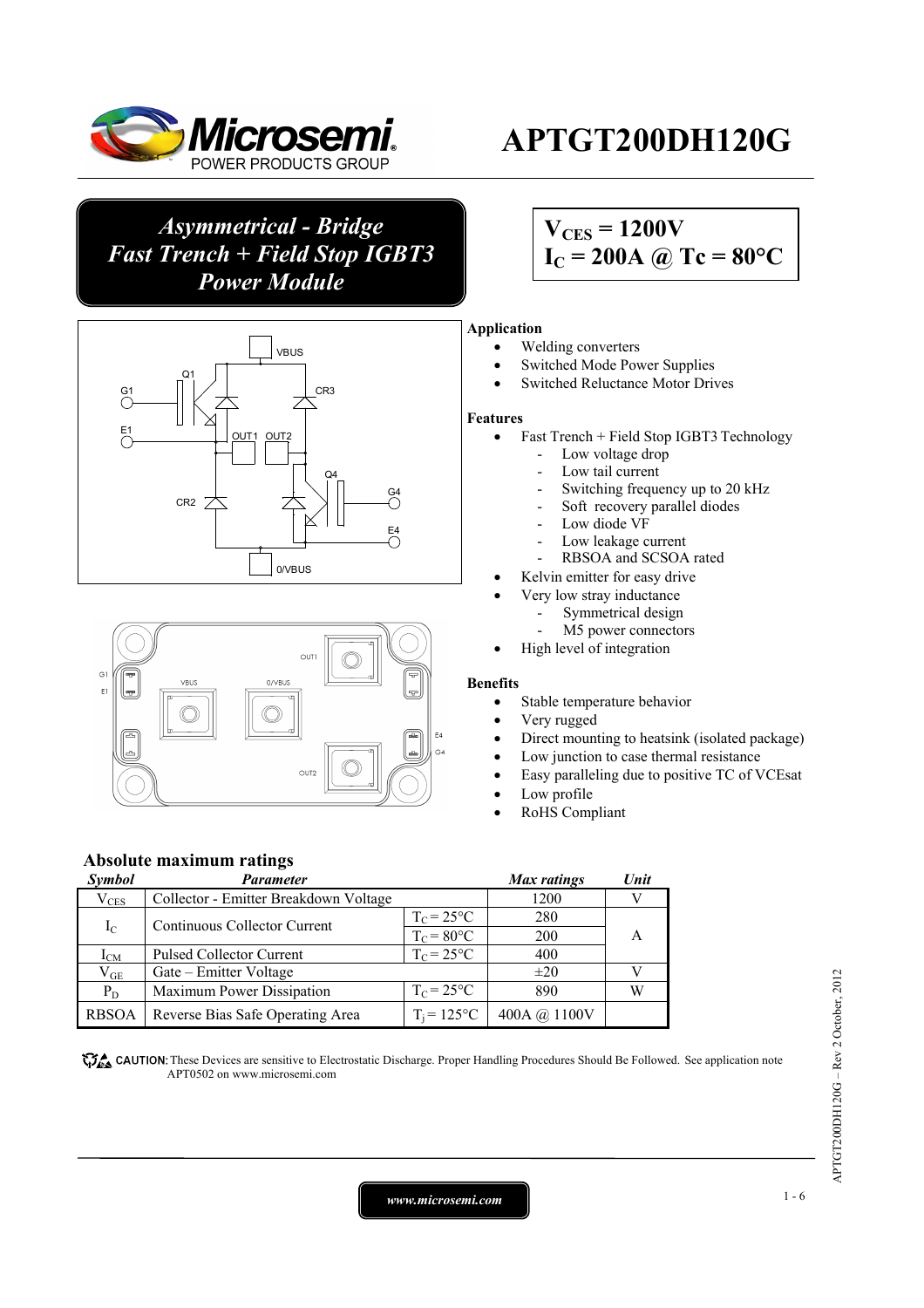

### All ratings  $@T_j = 25°C$  unless otherwise specified

### **Electrical Characteristics**

|               | Symbol Characteristic                | <b>Test Conditions</b>                                                 |  | Min | Tvp | <b>Max</b> | Unit |
|---------------|--------------------------------------|------------------------------------------------------------------------|--|-----|-----|------------|------|
| $I_{CES}$     | Zero Gate Voltage Collector Current  | $V_{GE} = 0V$ , $V_{CE} = 1200V$                                       |  |     |     | 350        | μA   |
| $V_{CE(sat)}$ | Collector Emitter Saturation Voltage | $T_i = 25^{\circ}C$<br>$V_{GF}$ =15V<br>$I_C = 200A$<br>$T_i = 125$ °C |  | 1.4 |     |            |      |
|               |                                      |                                                                        |  | 2.0 |     |            |      |
| $V_{GE(th)}$  | Gate Threshold Voltage               | $V_{GE} = V_{CE}$ , $I_C = 3$ mA                                       |  | 5.0 | 5.8 | 6.5        |      |
| $I_{GES}$     | Gate – Emitter Leakage Current       | $V_{GE} = 20V$ , $V_{CE} = 0V$                                         |  |     |     | 500        | nA   |

## **Dynamic Characteristics**

| <i>Symbol</i>       | <i><b>Characteristic</b></i>        | <b>Test Conditions</b>                                                                                              |                | Min | $\mathcal{I}yp$ | <b>Max</b> | Unit |
|---------------------|-------------------------------------|---------------------------------------------------------------------------------------------------------------------|----------------|-----|-----------------|------------|------|
| $C_{\text{ies}}$    | <b>Input Capacitance</b>            | $V_{GE} = 0V$<br>$V_{CE}$ = 25V<br>$f = 1MHz$                                                                       |                |     | 14              |            |      |
| $C_{\text{oes}}$    | Output Capacitance                  |                                                                                                                     |                |     | 0.8             |            | nF   |
| $C_{res}$           | <b>Reverse Transfer Capacitance</b> |                                                                                                                     |                |     | 0.6             |            |      |
| $T_{d(on)}$         | Turn-on Delay Time                  | Inductive Switching $(25^{\circ}C)$                                                                                 |                |     | 260             |            |      |
| $T_r$               | Rise Time                           | $V_{GE} = \pm 15V$                                                                                                  |                |     | 30              |            |      |
| $T_{d(\text{off})}$ | Turn-off Delay Time                 | $V_{Bus} = 600V$<br>$IC = 200A$                                                                                     |                |     | 420             |            | ns   |
| $T_f$               | Fall Time                           | $R_G = 2.7\Omega$                                                                                                   |                | 70  |                 |            |      |
| $T_{d(0n)}$         | Turn-on Delay Time                  | Inductive Switching $(125^{\circ}C)$<br>$V_{GE} = \pm 15V$<br>$V_{Bus} = 600V$<br>$I_C = 200A$<br>$R_G = 2.7\Omega$ |                |     | 290             |            | ns   |
| $T_r$               | Rise Time                           |                                                                                                                     |                |     | 50              |            |      |
| $T_{d(\text{off})}$ | Turn-off Delay Time                 |                                                                                                                     |                |     | 520             |            |      |
| $T_f$               | Fall Time                           |                                                                                                                     |                |     | 90              |            |      |
| $E_{on}$            | Turn on Energy                      | $V_{GE} = \pm 15V$<br>$V_{Bus} = 600V$                                                                              | $T_i = 125$ °C |     | 20              |            |      |
| $E_{\rm off}$       | Turn off Energy                     | $I_C = 200A$<br>$R_G = 2.7\Omega$                                                                                   | $T_i = 125$ °C |     | 20              |            | mJ   |

### **Reverse diode ratings and characteristics**

| <b>Symbol</b> | <i><b>Characteristic</b></i>            | <b>Test Conditions</b>                             |                    | Min  | $\mathcal{I}yp$ | <b>Max</b> | <b>Unit</b> |
|---------------|-----------------------------------------|----------------------------------------------------|--------------------|------|-----------------|------------|-------------|
| $V_{RRM}$     | Maximum Peak Repetitive Reverse Voltage |                                                    |                    | 1200 |                 |            | V           |
| $I_{\rm RM}$  | Maximum Reverse Leakage Current         | $V_R = 1200V$                                      | $=25^{\circ}C$     |      |                 | 350        | μA          |
|               |                                         |                                                    | $T_i = 125$ °C     |      |                 | 600        |             |
| $\rm l_F$     | DC Forward Current                      |                                                    | $Tc = 80^{\circ}C$ |      | 200             |            | A           |
| $\rm V_F$     | Diode Forward Voltage                   | $I_F = 200A$<br>$V_{GE} = 0V$                      | $T_i = 25$ °C      |      | 1.6             | 2.1        | V           |
|               |                                         |                                                    | $T_i = 125$ °C     |      | 1.6             |            |             |
| $t_{rr}$      | Reverse Recovery Time                   | $I_F = 200A$<br>$V_R = 600V$<br>$di/dt = 2500A/us$ | $T_i = 25$ °C      |      | 170             |            | ns          |
|               |                                         |                                                    | $T_i = 125$ °C     |      | 280             |            |             |
| $Q_{rr}$      | Reverse Recovery Charge                 |                                                    | $T_i = 25$ °C      |      | 18              |            | $\mu$ C     |
|               |                                         |                                                    | $T_i = 125$ °C     |      | 36              |            |             |
| $E_r$         | <b>Reverse Recovery Energy</b>          |                                                    | $T_i = 25$ °C      |      | 10              |            | mJ          |
|               |                                         | $T_i = 125$ °C                                     |                    |      | 18              |            |             |

*www.microsemi.com* 2-6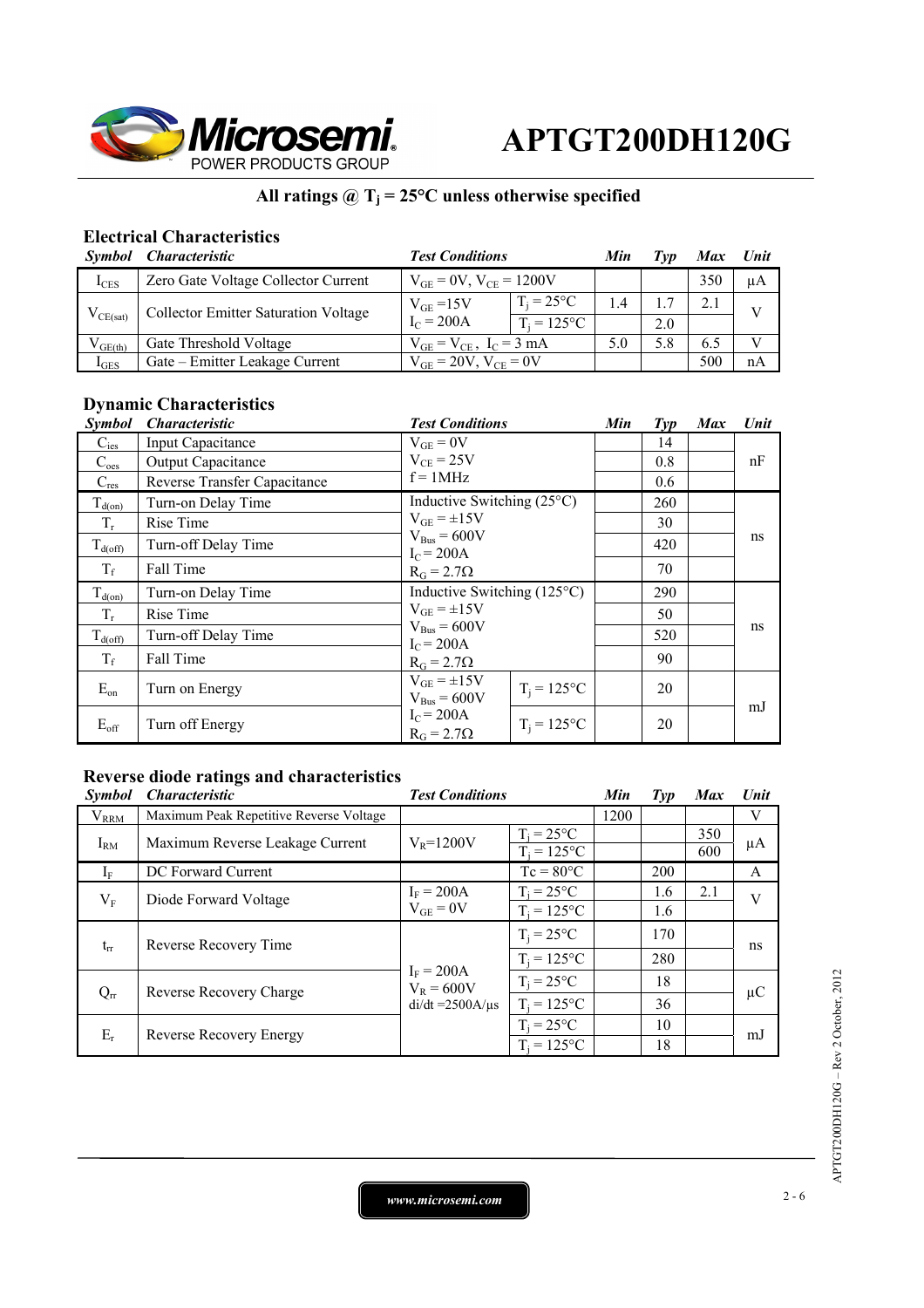

#### **Thermal and package characteristics**

| <b>Symbol</b> | <i><b>Characteristic</b></i>                                        |               |                | Min   | Typ  | <b>Max</b>         | Unit            |
|---------------|---------------------------------------------------------------------|---------------|----------------|-------|------|--------------------|-----------------|
| $R_{thJC}$    | <b>IGBT</b><br>Junction to Case Thermal Resistance<br>Diode         |               |                |       | 0.14 | $\rm ^{\circ} C/W$ |                 |
|               |                                                                     |               |                |       | 0.25 |                    |                 |
| $V_{ISOL}$    | RMS Isolation Voltage, any terminal to case $t = 1$ min, $50/60$ Hz |               |                | 4000  |      |                    |                 |
| $T_{J}$       | Operating junction temperature range                                |               |                | $-40$ |      | 150                |                 |
| $T_{STG}$     | Storage Temperature Range                                           |               |                | $-40$ |      | 125                | $\rm ^{\circ}C$ |
| $T_{\rm C}$   | <b>Operating Case Temperature</b>                                   |               |                |       |      | 100                |                 |
| Torque        | Mounting torque                                                     | To heatsink   | M6             | ∍     |      |                    | N.m             |
|               |                                                                     | For terminals | M <sub>5</sub> |       |      | 3.5                |                 |
| Wt            | Package Weight                                                      |               |                |       |      | 300                | g               |

### **SP6 Package outline** (dimensions in mm)



See application note APT0601 - Mounting Instructions for SP6 Power Modules on www.microsemi.com

*www.microsemi.com* 3-6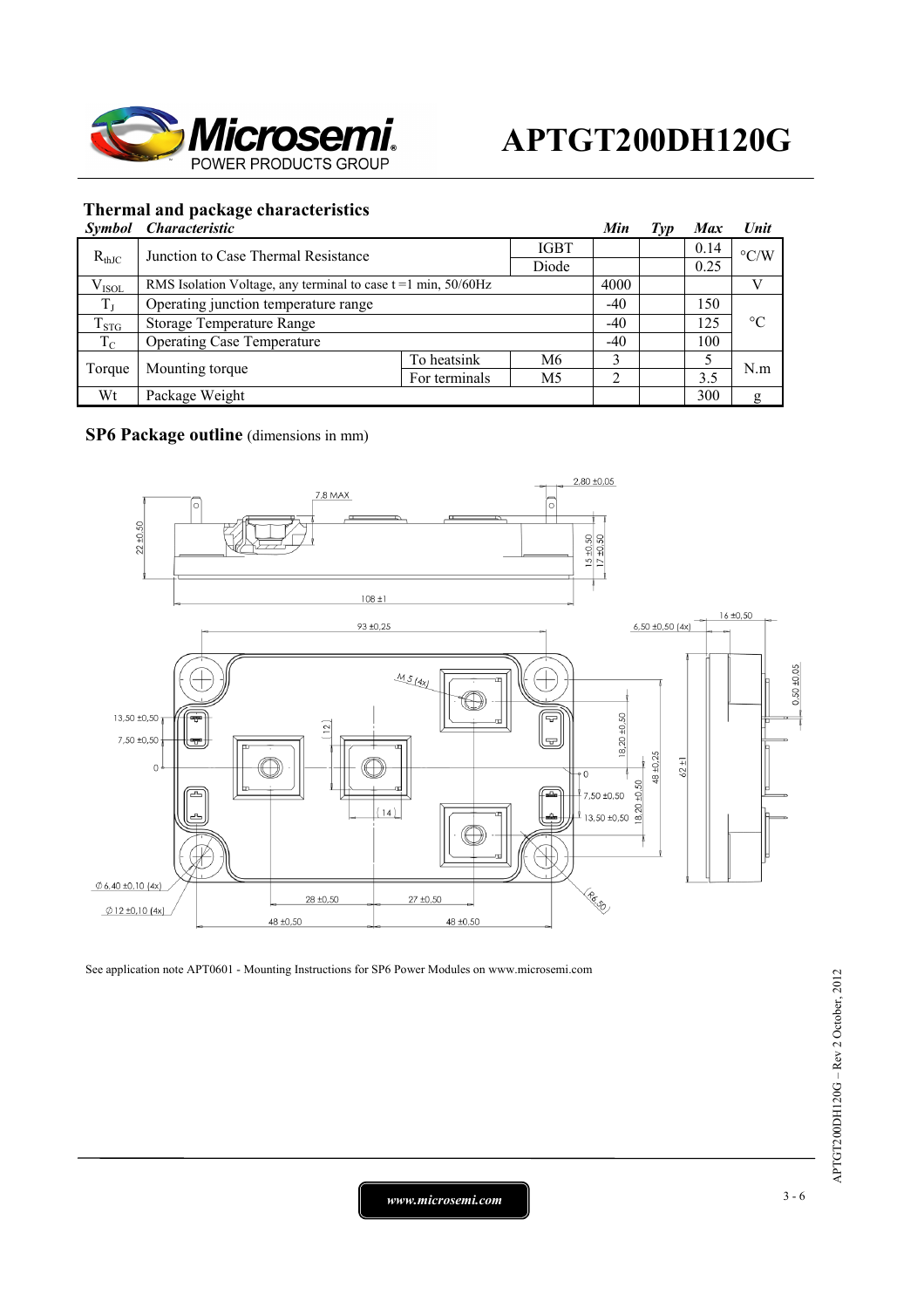

#### **Typical Performance Curve**



APTGT200DH120G - Rev 2 October, 2012 APTGT200DH120G – Rev 2 October, 2012

*www.microsemi.com* 4-6

## **APTGT200DH120G**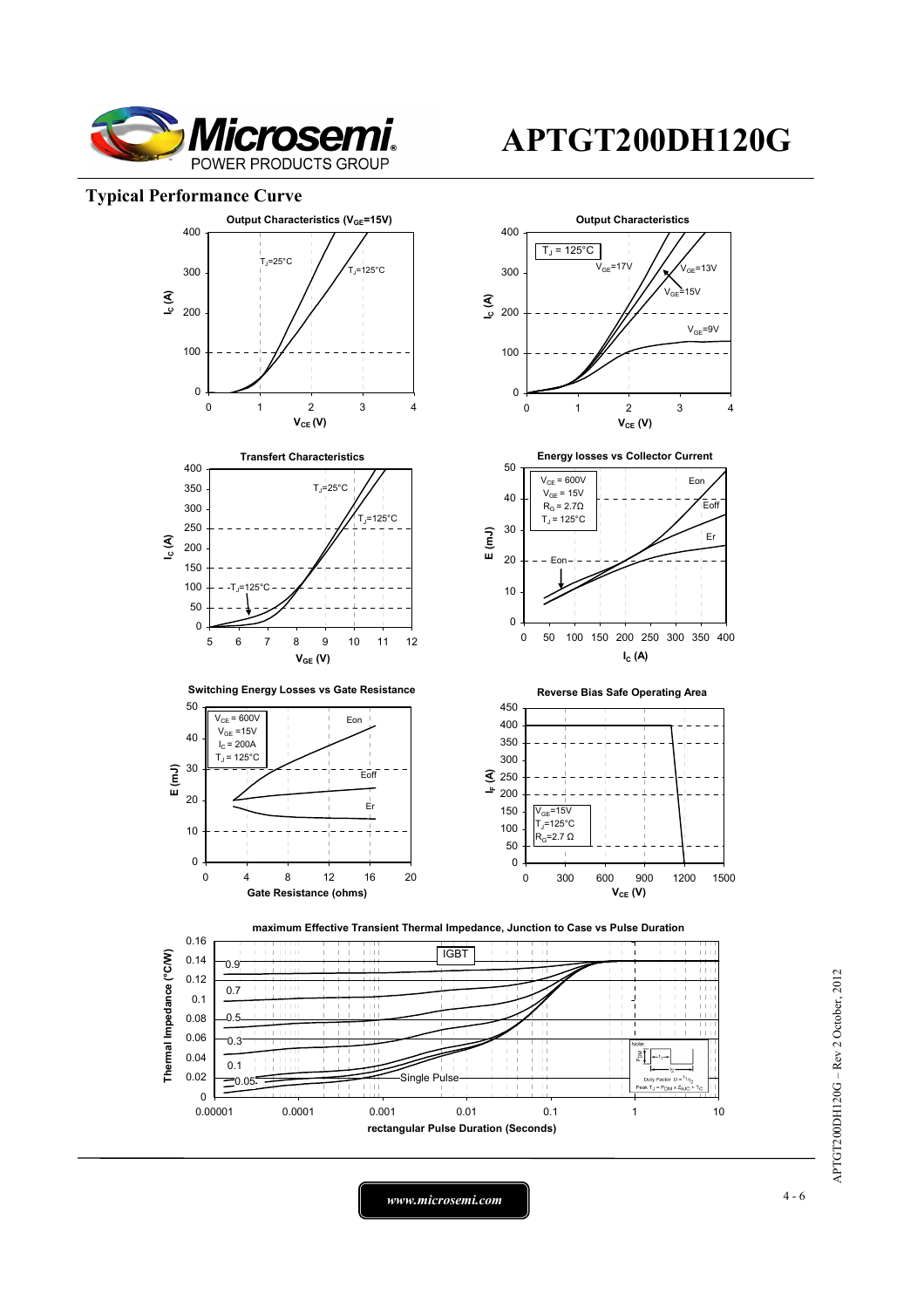

# **APTGT200DH120G**



*www.microsemi.com* 5-6